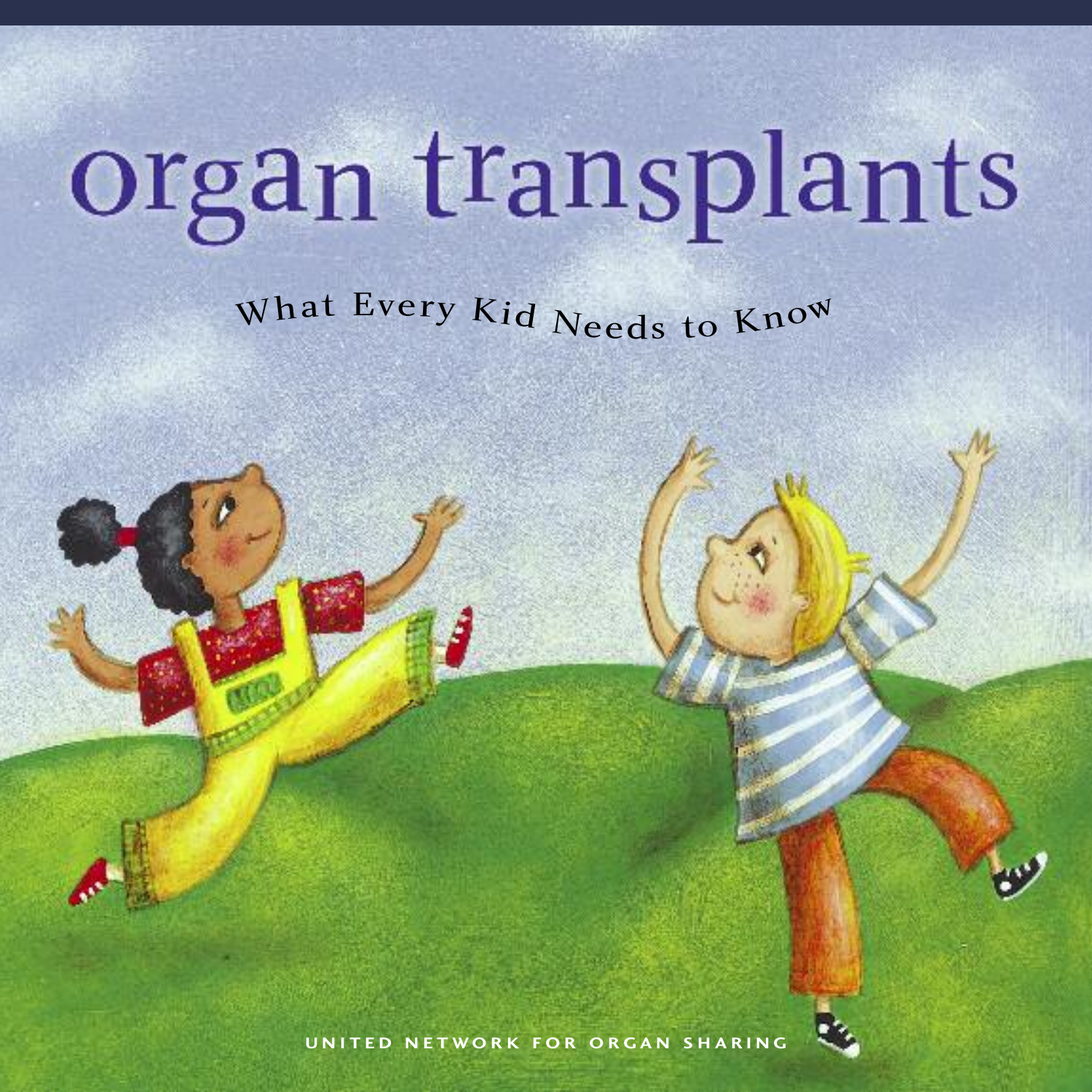#### **UNITED NETWORK FOR ORGAN SHARING**

United Network for Organ Sharing (UNOS) is a private non-profit  $501(c)(3)$  organization that operates the Organ Procurement and Transplantation Network (OPTN) under contract with the federal government. For more information about UNOS, living donation, and organ transplantation, please call 1-888-894-6361 or visit *www.transplantliving.org.*

#### **PARTNERS IN EDUCATION**

UNOS gratefully acknowledges our Partners in Education whose generous support helps make this resource possible:

#### Astellas

Bristol Myers Squibb

Genentech

Novartis

Teva Pharmaceuticals

UNOS would also like to thank the following volunteers for their editorial assistance:

- The OPTN/UNOS Pediatric Committee
- The OPTN/UNOS Patient Affairs Committee
- Marva Moxey-Mims, M.D., FAAP, Director, Pediatric Nephrology and Renal Centers, Programs, NIH, NIDDK, DKUH
- Eleanor Trinkle and Beverley Stone, school educators
- Reagan Montgomery and her 2002–2003 fourth grade class of Cedar Lane Elementary in Ashburn, Virginia.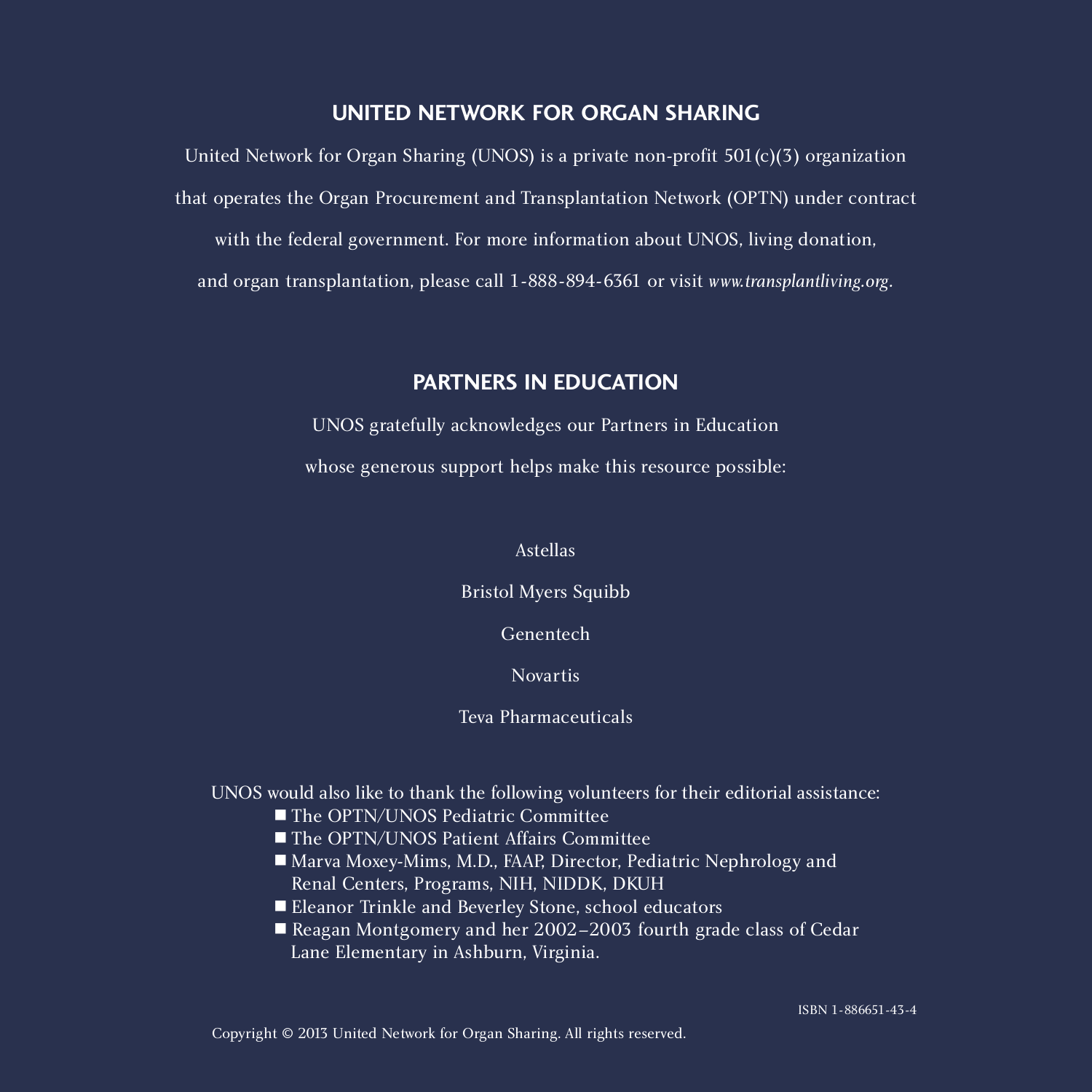#### A note to parents

Since you have received this booklet, *Organ Transplants: What Every Kid Needs to Know*, chances are that your child or a child you know may need an organ transplant now or some time in the future. This booklet has been created to help children and their families feel more at ease with the organ transplantation process by providing general information in an understandable format. Most importantly, it is designed to let the readers know that they are not alone and that there are other children who need a transplant. Since 1988 there have been more than 40,000 children who have received a new organ. Unfortunately, in the United States alone, there are approximately 1,700 children in need of an organ transplant. It is a stressful time for these children and their families. So, we hope that the information that you find here is helpful and provides you with the needed answers to your questions.

Please call UNOS Patient Services at 1-888-894-6361 or visit *www.transplantliving.org* for additional information.



UNITED NETWORK FOR ORGAN SHARING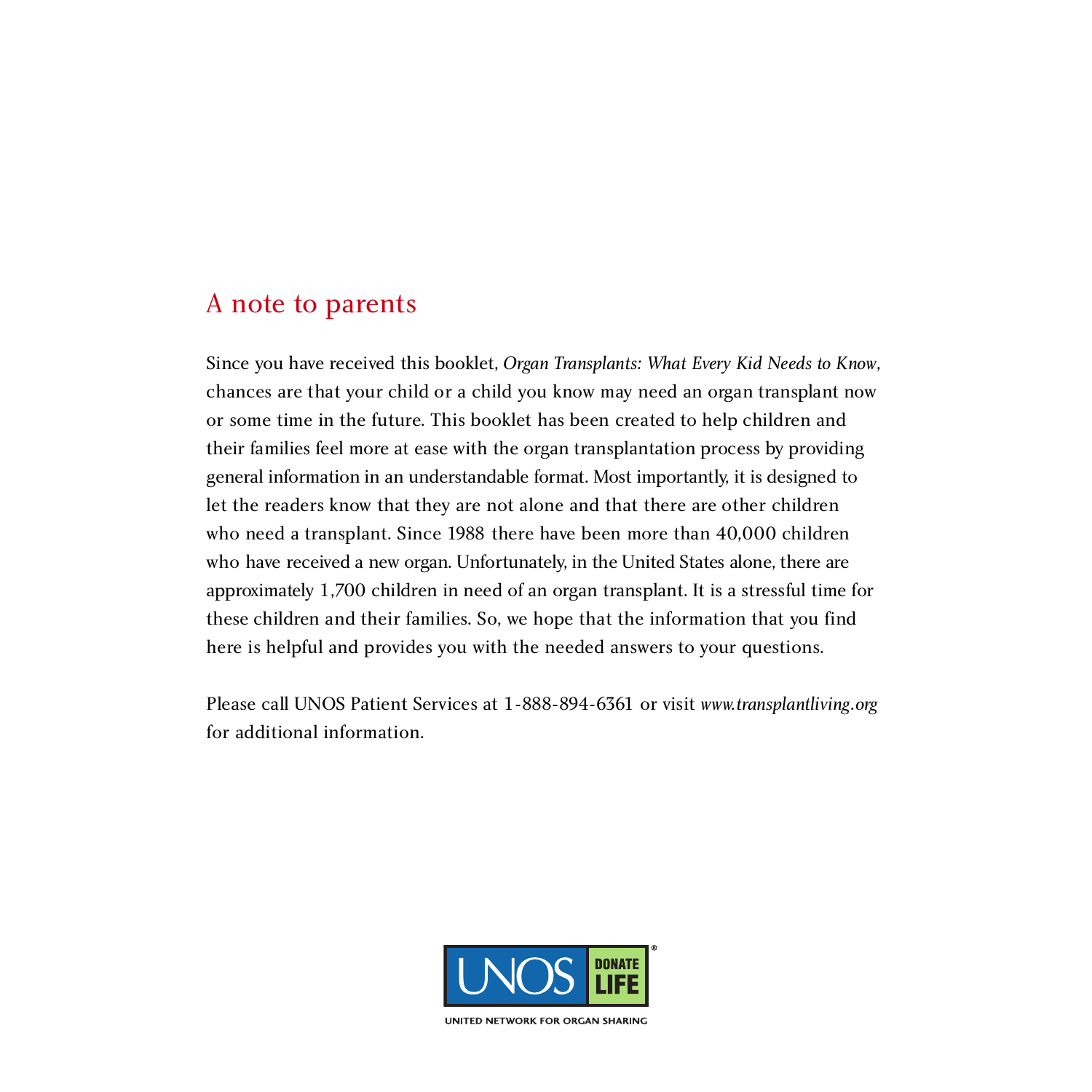

Did you know that there are a  $\log \frac{1}{\log n}$  of kids like you, who are waiting for a new organ?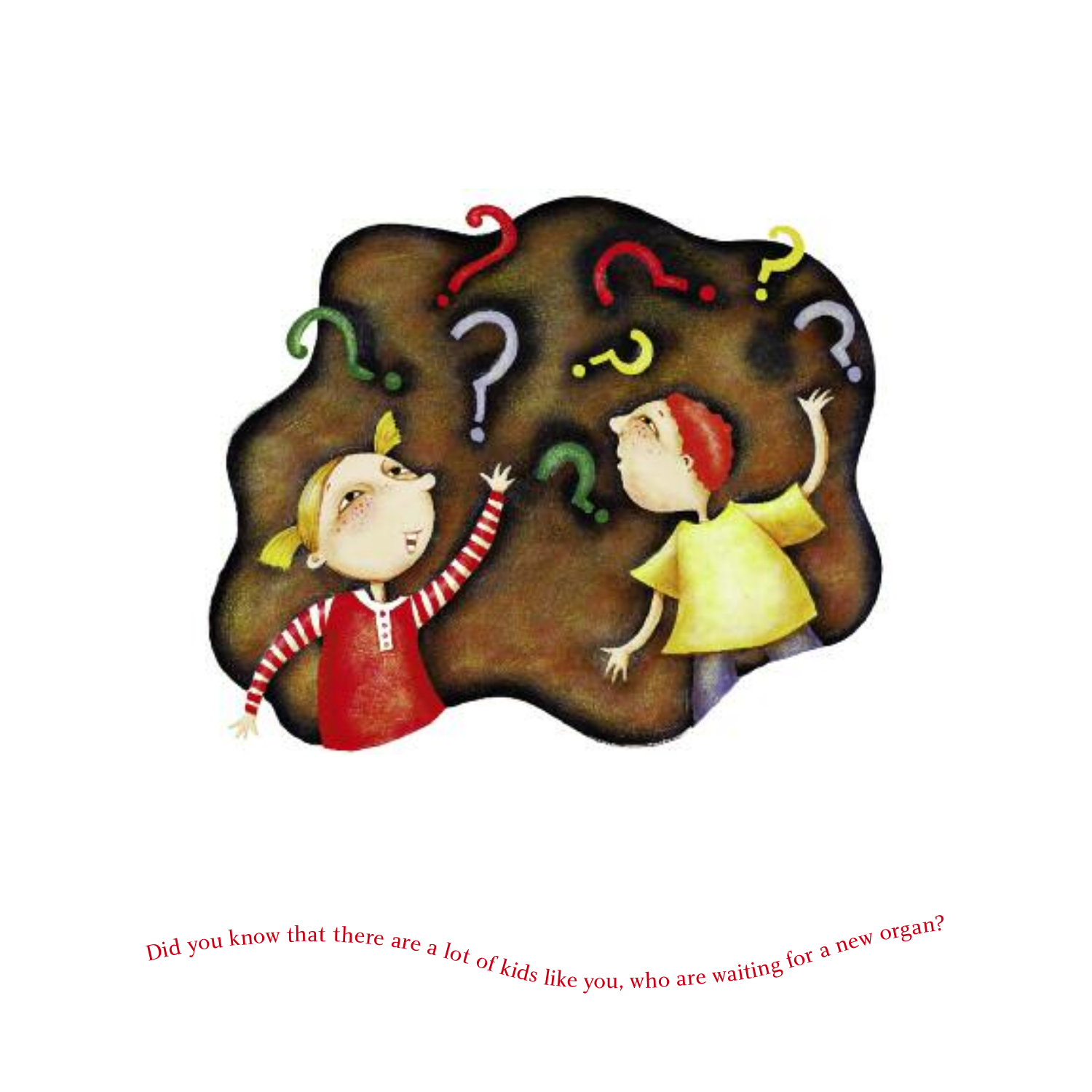#### So your doctor has told you that you need a transplant.

What does that mean? It means that you have an organ that is sick and not working right. It needs to be replaced by a healthy organ.

You may have to wait before the right organ for your body becomes available. Having to wait is not fun, and sometimes you may not feel so great. It's okay to show your feelings. Talk to your mom, dad, doctor or friends about how you're feeling. Or, draw some pictures to show them.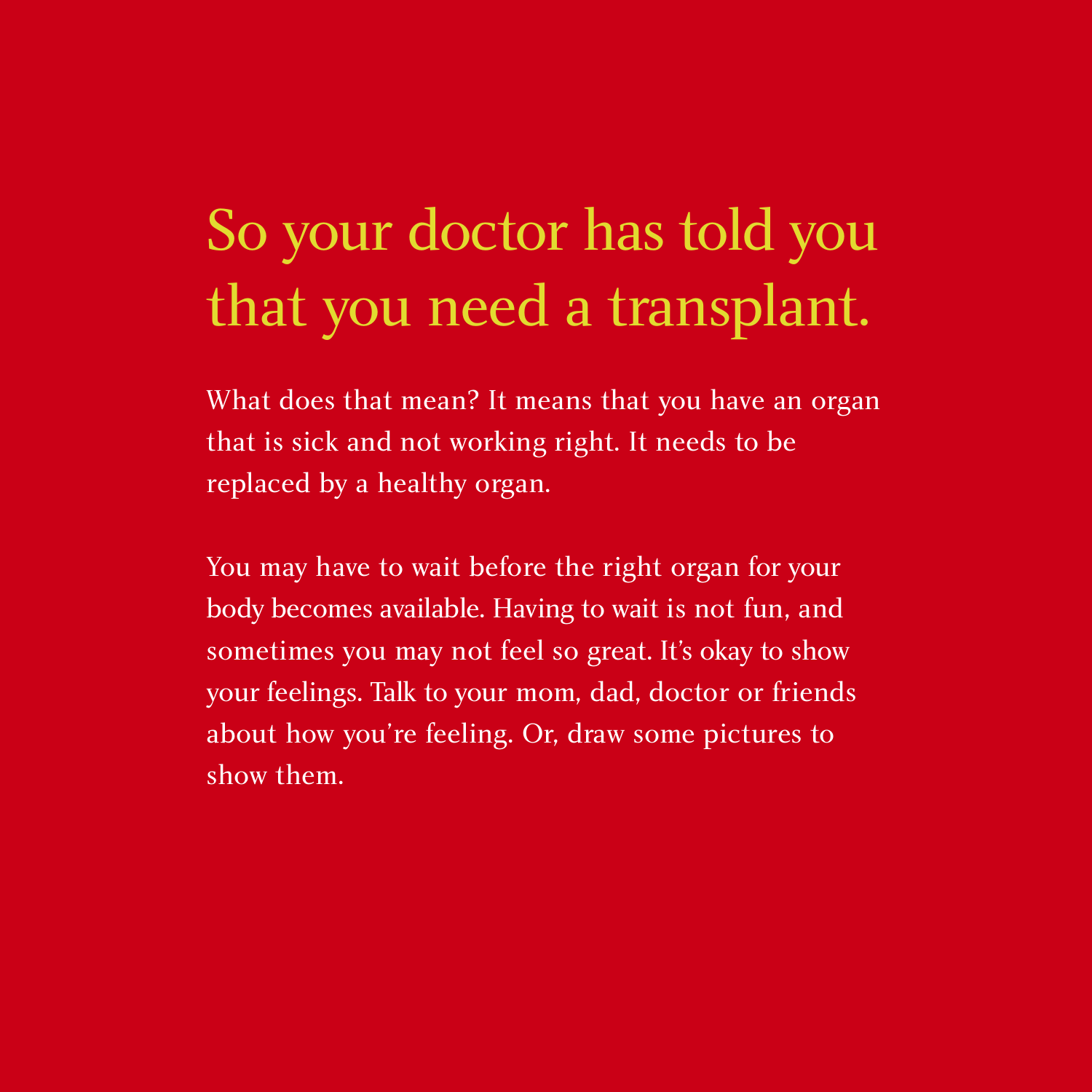#### What is an organ?

A body is like a machine. It needs lots of working parts called organs—to keep it going. Organs come in many shapes and sizes—and some even come in pairs!

If an organ does not work right, it may need to be replaced to keep you healthy. This is called an organ transplant, and your doctor will explain why you need one. But you're not alone! There are lots of kids just like you who need a new organ. Some need a new heart, lung or liver and others may need a new kidney.

Amazingly, one organ  $d_{O_{O_P}}$   $_{C_{dD}}$   $_{S_{dVc}}$  the lives of up to eight other people.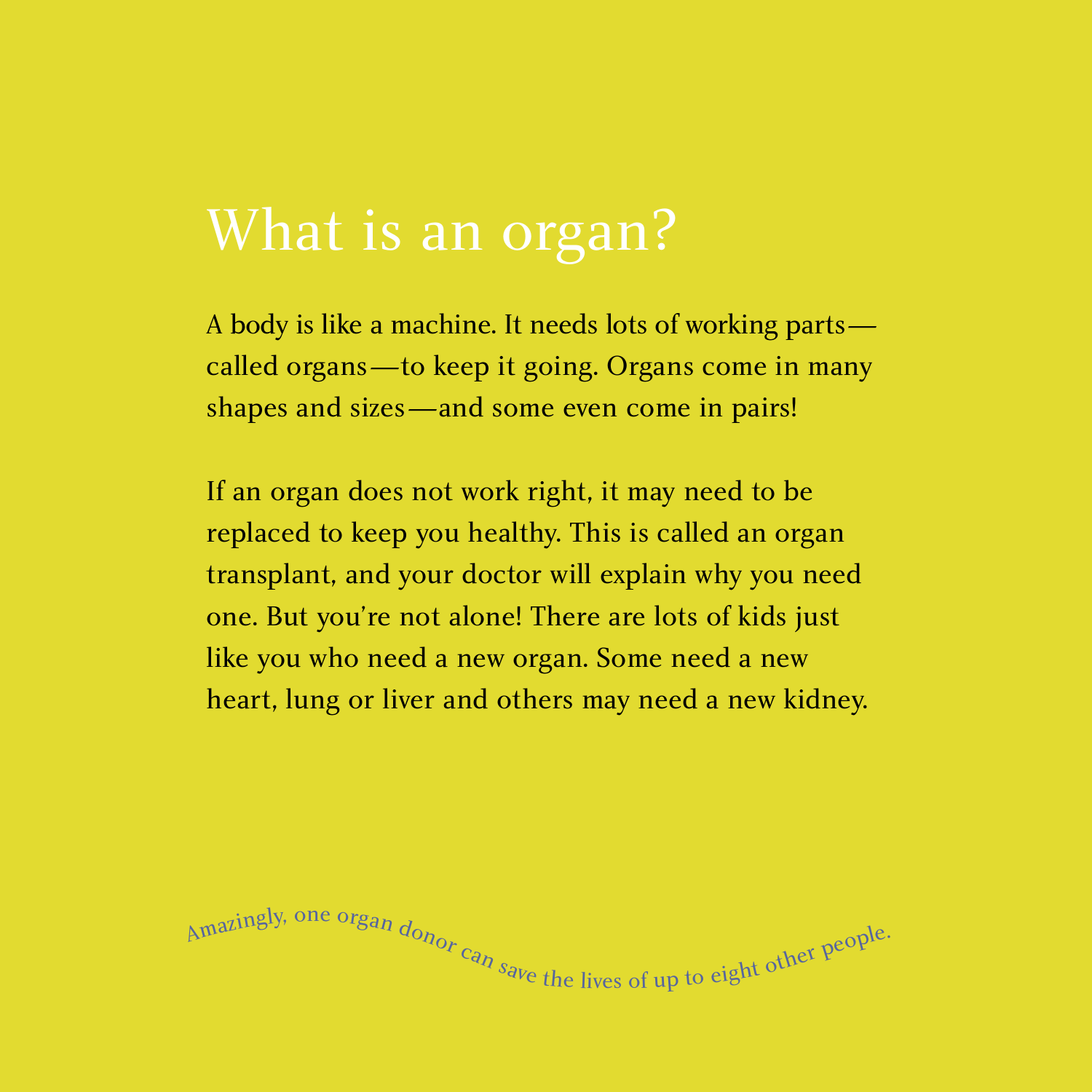#### What do the organs do?



**Lungs** – a pair of organs that

**Heart** – pumps blood through

**Pancreas** – helps the body use

**Liver** – helps break down the

**Kidneys** – a pair of organs that get rid of the body's waste

**Intestine** – takes in water and food for the body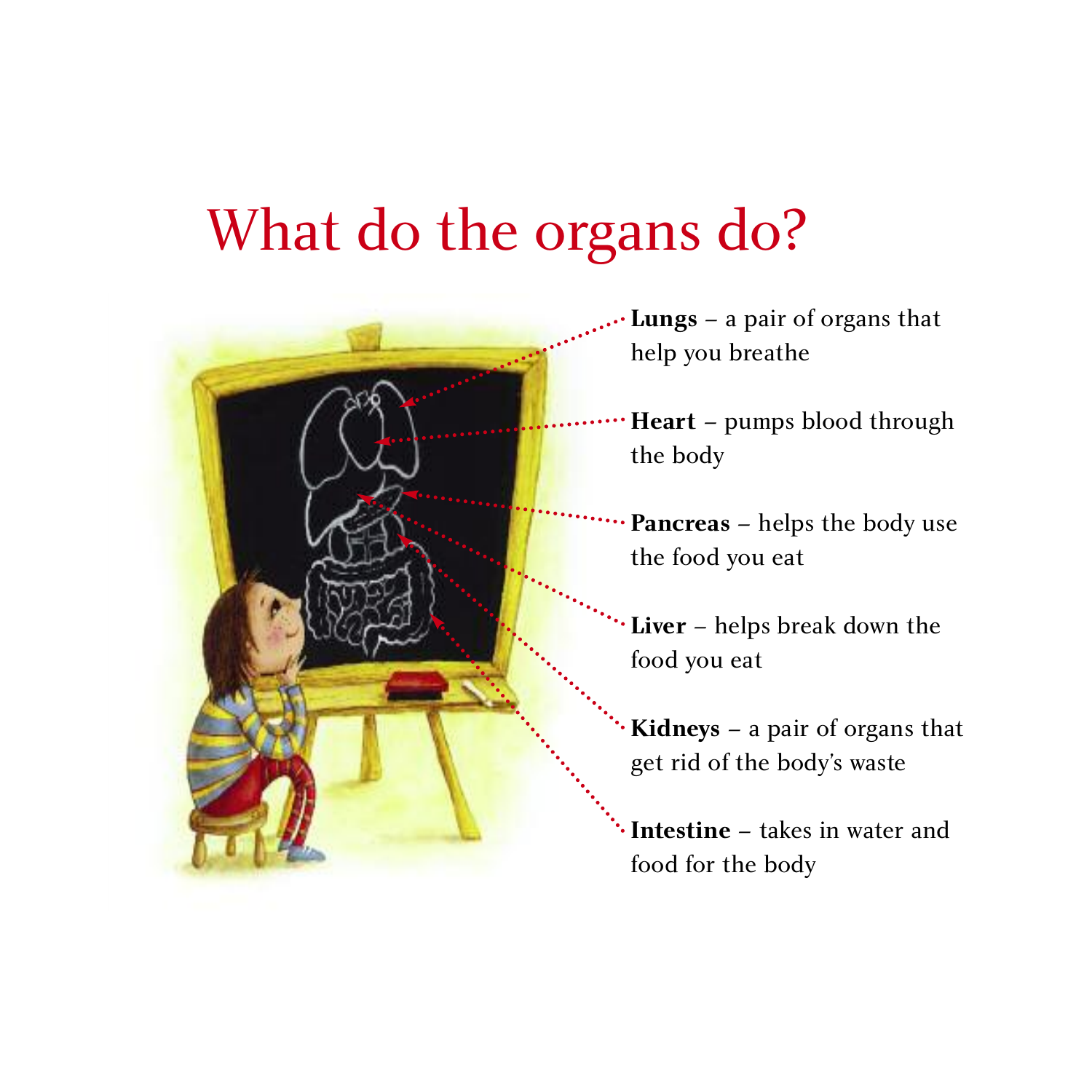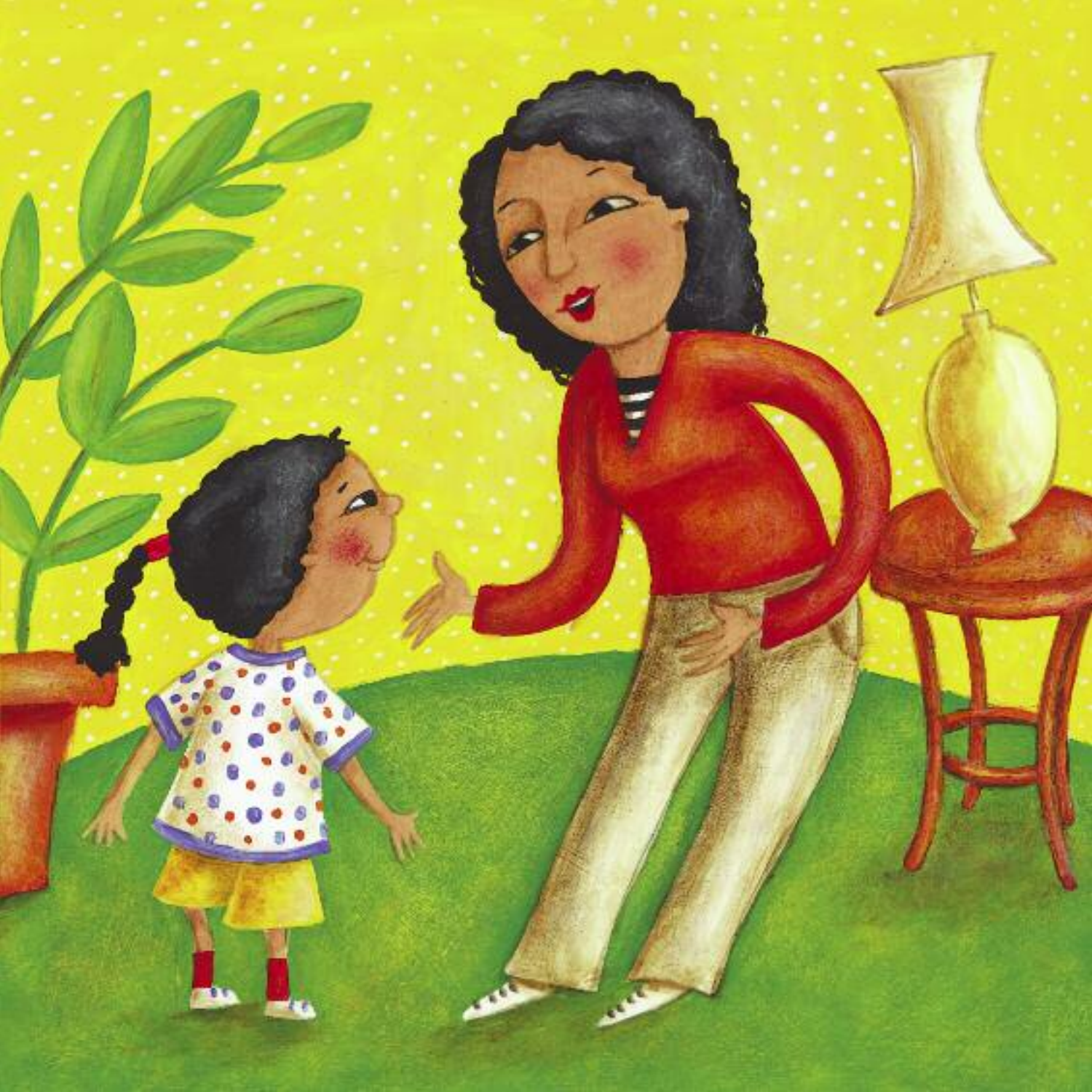## Where do the organs come from?

There are two different places that the organs can come from. Organs can come from a living person or someone who has died.

A living donor is someone who cares about you and wants to help by giving you part or all of one of their healthy organs. They can be related to you, like your mom or dad, or they can be unrelated, like an adult friend. The doctors and nurses will take good care of your living donor and make sure they are healthy when they are ready to go home.

Someone who has died from a serious injury can also be a donor. That person's family wants to help someone else live, so they agree to donate the organs. Your doctor would make sure the organ is healthy and will work well in your body.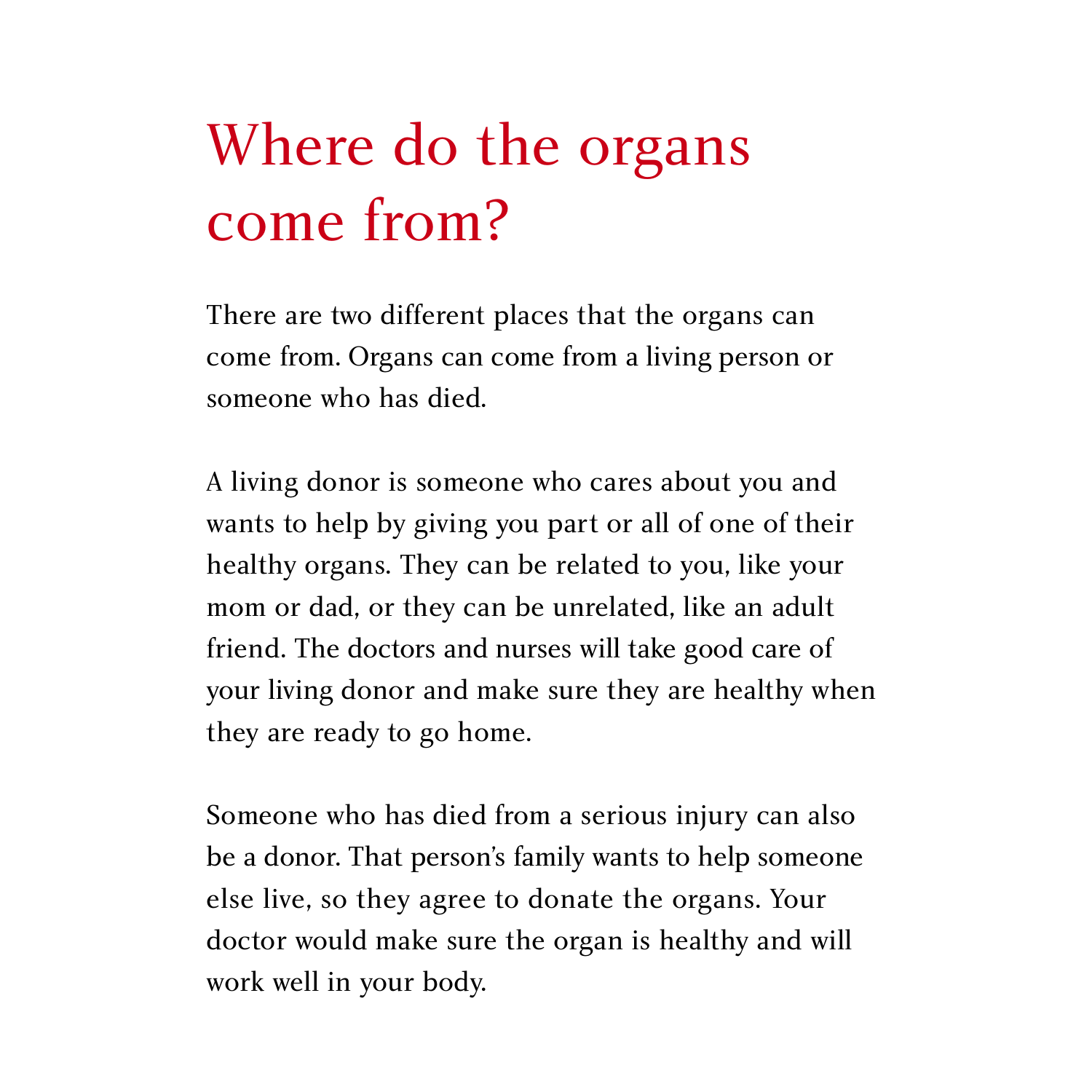

Your transplant team includes  $d_{OctO_{rs}}$ ,  $n_{Urs_{es}}$  and other people, all working to help you feel better.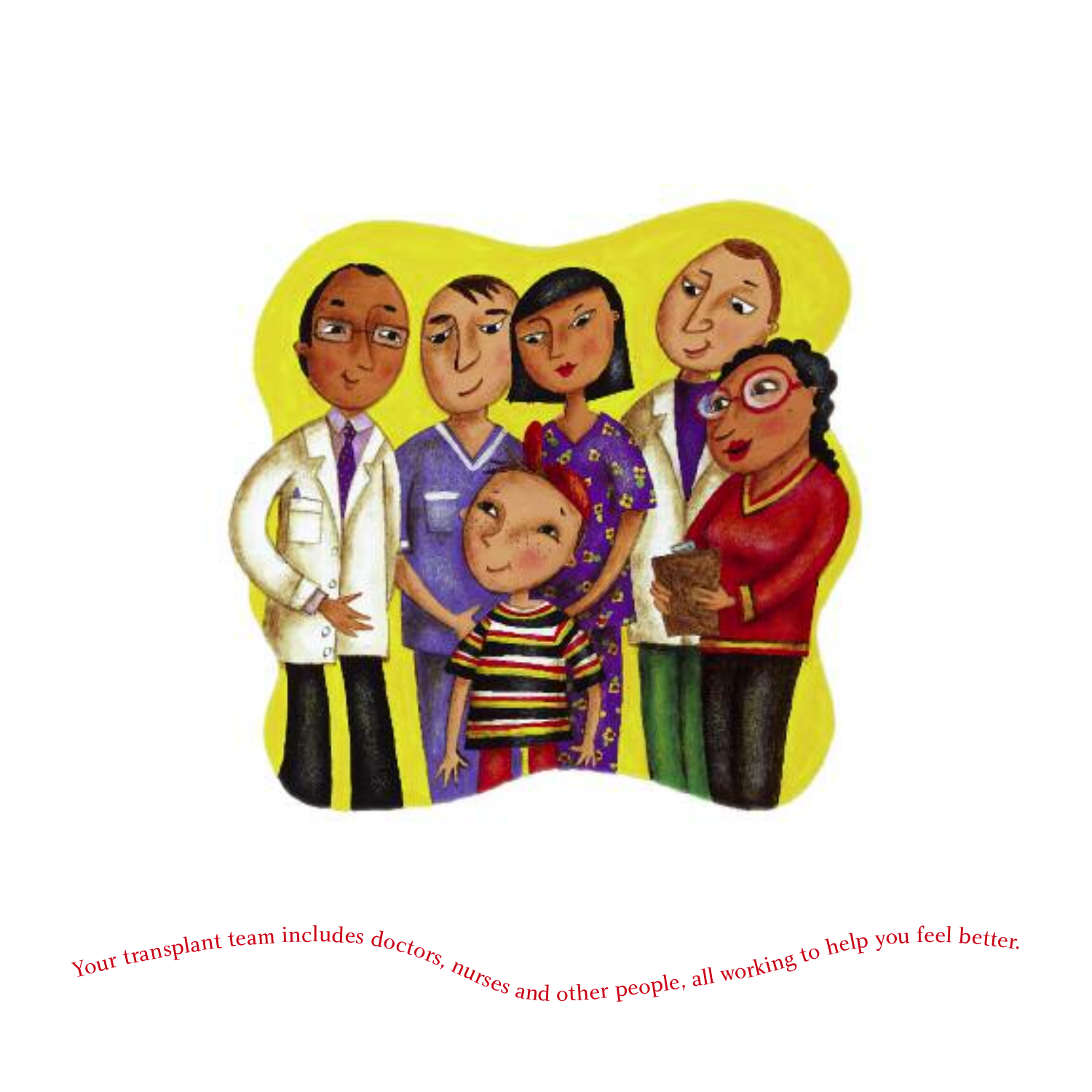#### Your transplant team

You will be meeting a lot of new people who will take care of you at the hospital. They are your transplant team and they understand if you feel scared. When you have a serious illness, your life is different than before. Your transplant team will be there to help you every step of the way and answer any questions you and your family may have. You may want to make a list of questions before you go to the doctor so you don't forget them.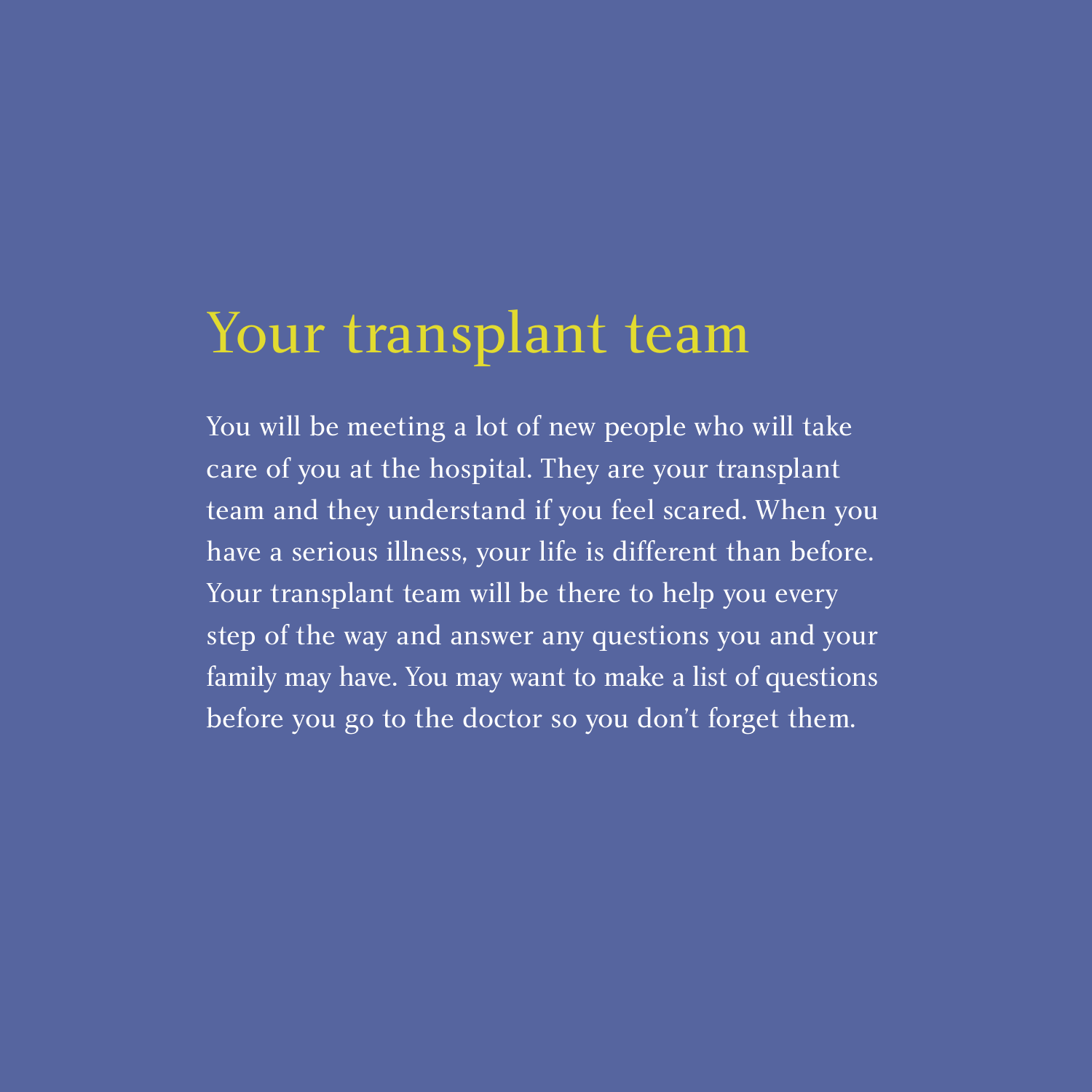# Questions you may have...

Do other children need transplants?

What is wrong with my organ?

Why don't I feel good?

Why do I need a new organ?

How long will it take for me to get a new organ?

Where will the new organ come from?

Why do I have to have so many tests?

Can my family be with me?

How will I feel after I get my new organ?

How long do I have to stay in the hospital?

Will I have to take medicine after my transplant?

Who will take care of me in the hospital?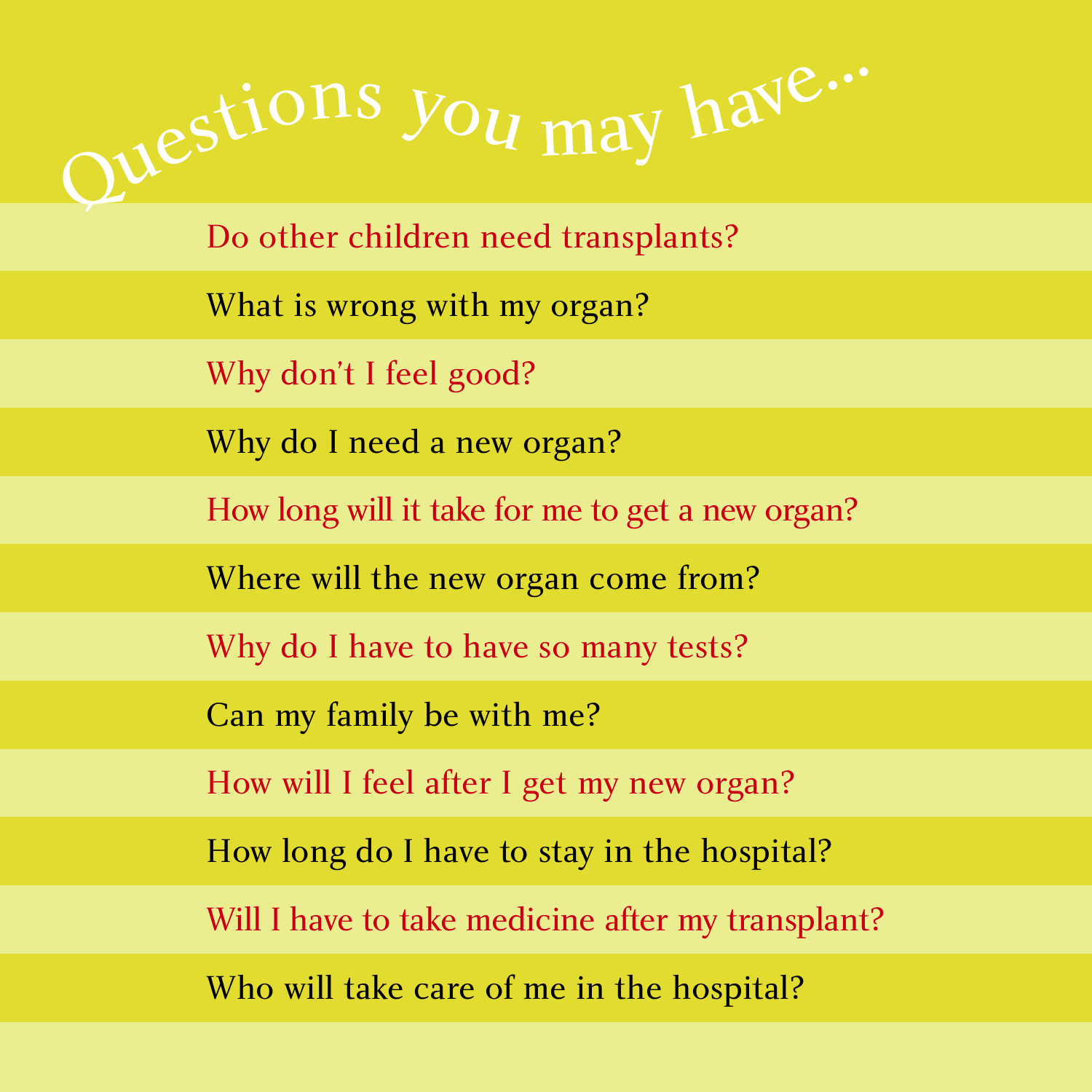## When it is your turn to receive a new organ...

You will need to stay in the hospital for a while. The doctors and nurses want to make sure everything is okay before you go home. They also want to teach you and your family how to care for your new organ.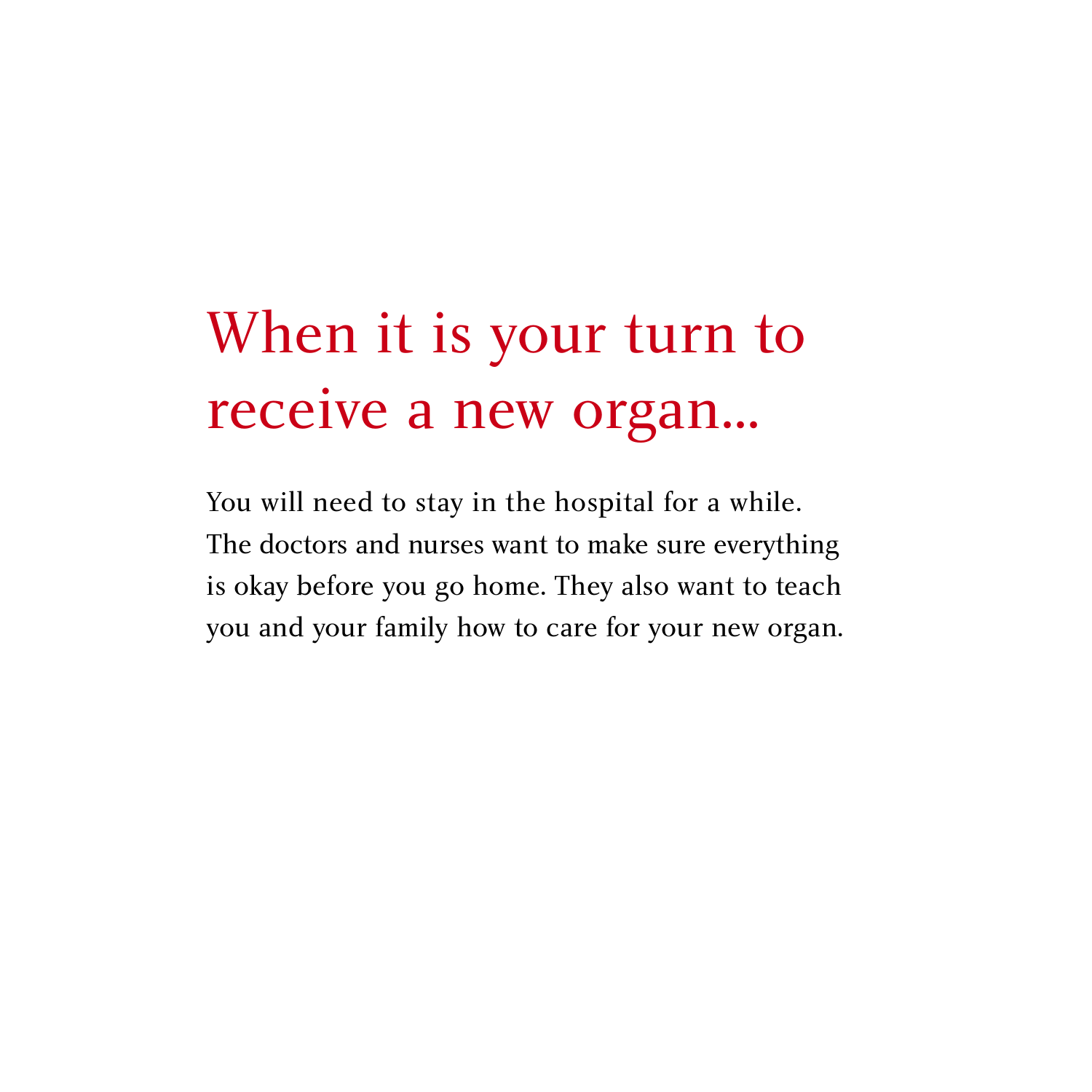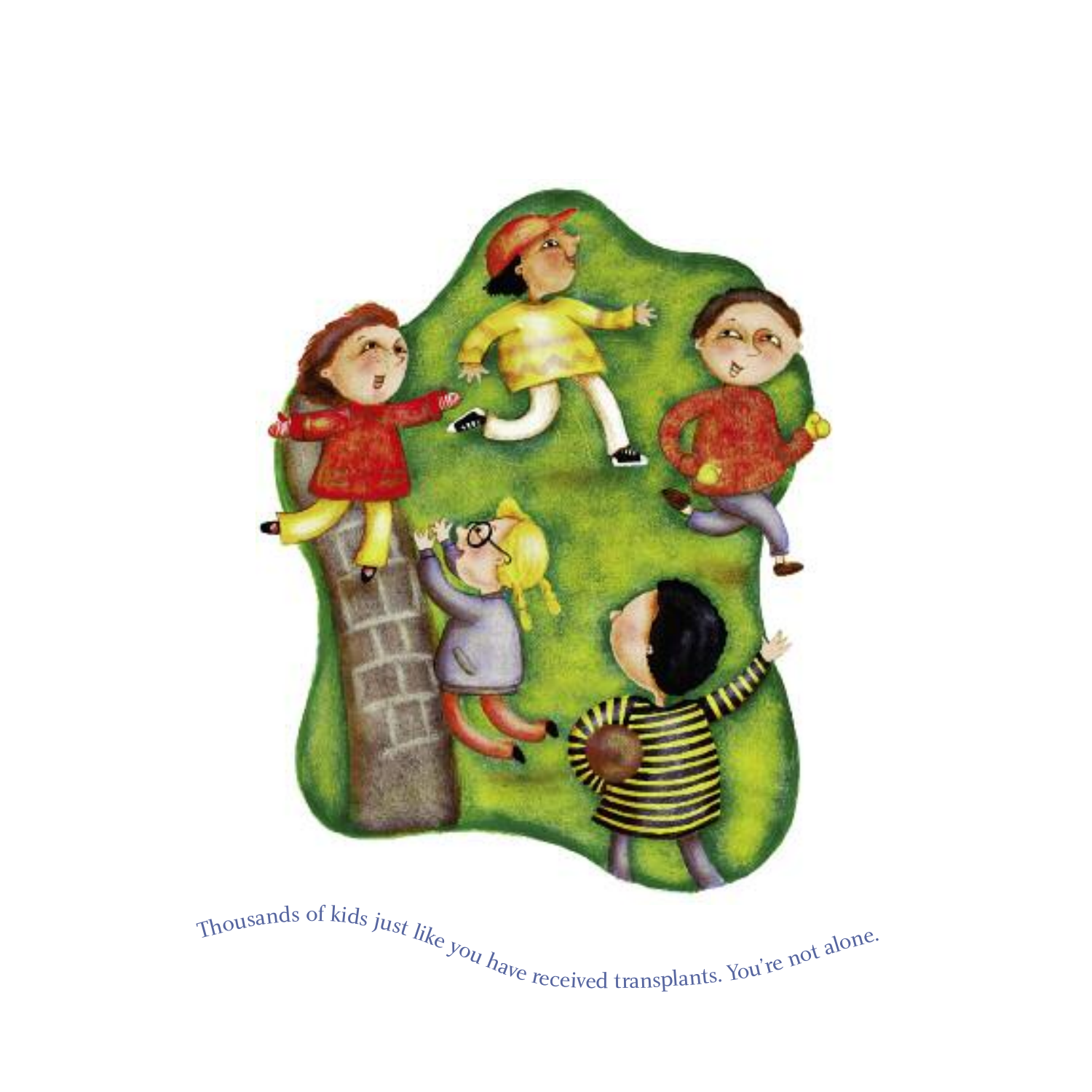#### When you go home...

You must take your medicine exactly like your doctor tells you. Some of the medicine you take may cause side effects. This means that you might look, feel or act different than you did before you got your new organ. It is perfectly normal to experience some of these changes. Your doctor will be able to answer your questions and may be able to change your medicine to reduce some of the side effects. You must also exercise and eat healthy foods. Your family will help you remember to do the things that help you stay healthy.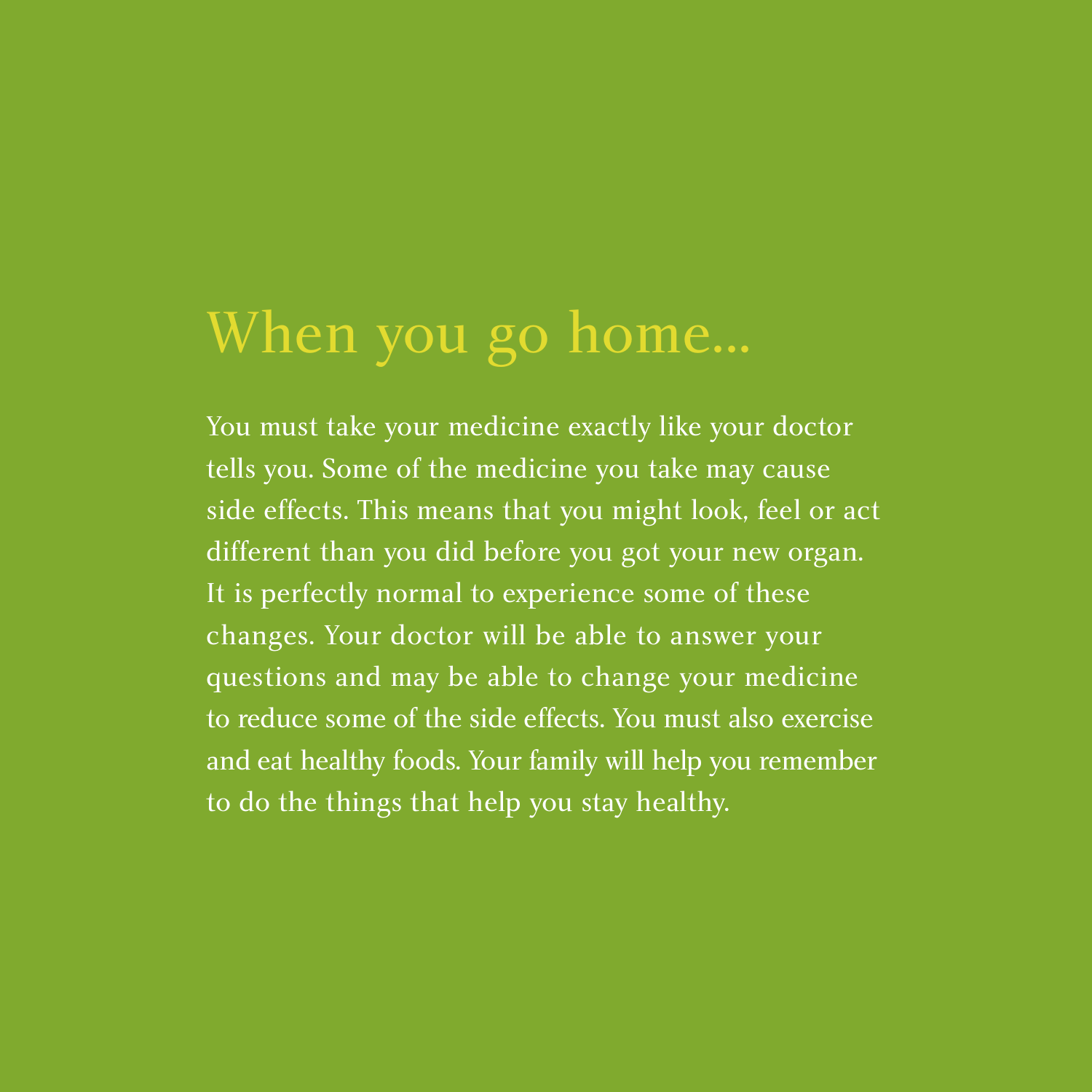

It's important to remember that  $y_{OUP}$  transplant experience may be different from another child's.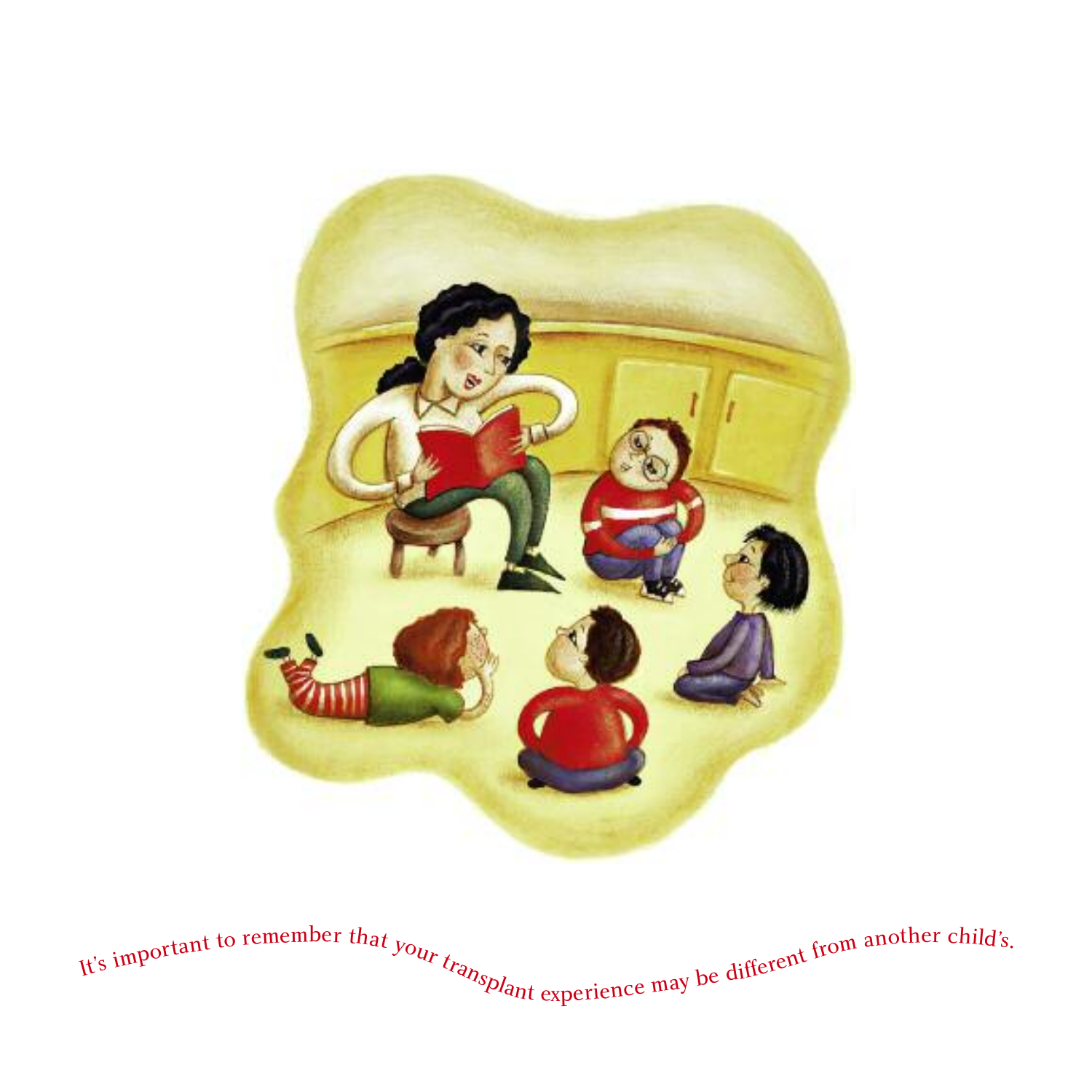## If you've had to miss school, you may be nervous about going back.

Friends may be afraid to call or to invite you over because they know you have been sick. Tell them it is okay for them to talk about it and even ask you questions. Remind them that they don't have to treat you differently. It might be a good idea to ask if a speaker can come talk to your class about donation and transplants. This may help your friends get a better idea of what you have been through.

If you have any questions or are upset about your health, you and your family should always talk to your transplant team. They are the ones who know you so well and can help fix what is bothering you.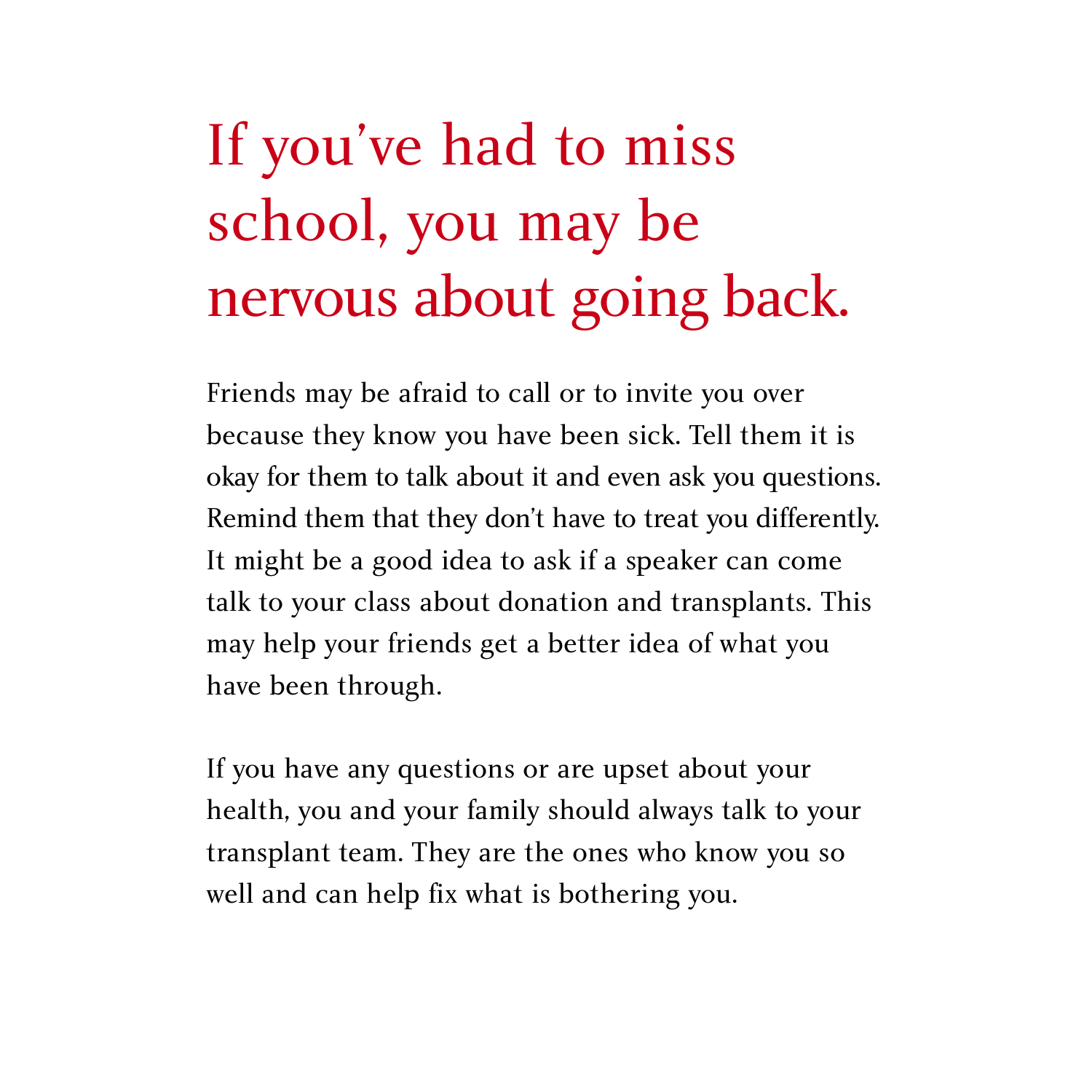## When you have had a transplant...

Ask questions if you don't understand.

Follow your doctor's instructions.

Keep yourself healthy.

Take your medicine.

Exercise.

Eat healthy foods.

Get plenty of sleep.

Know that you are important.

Set goals for yourself.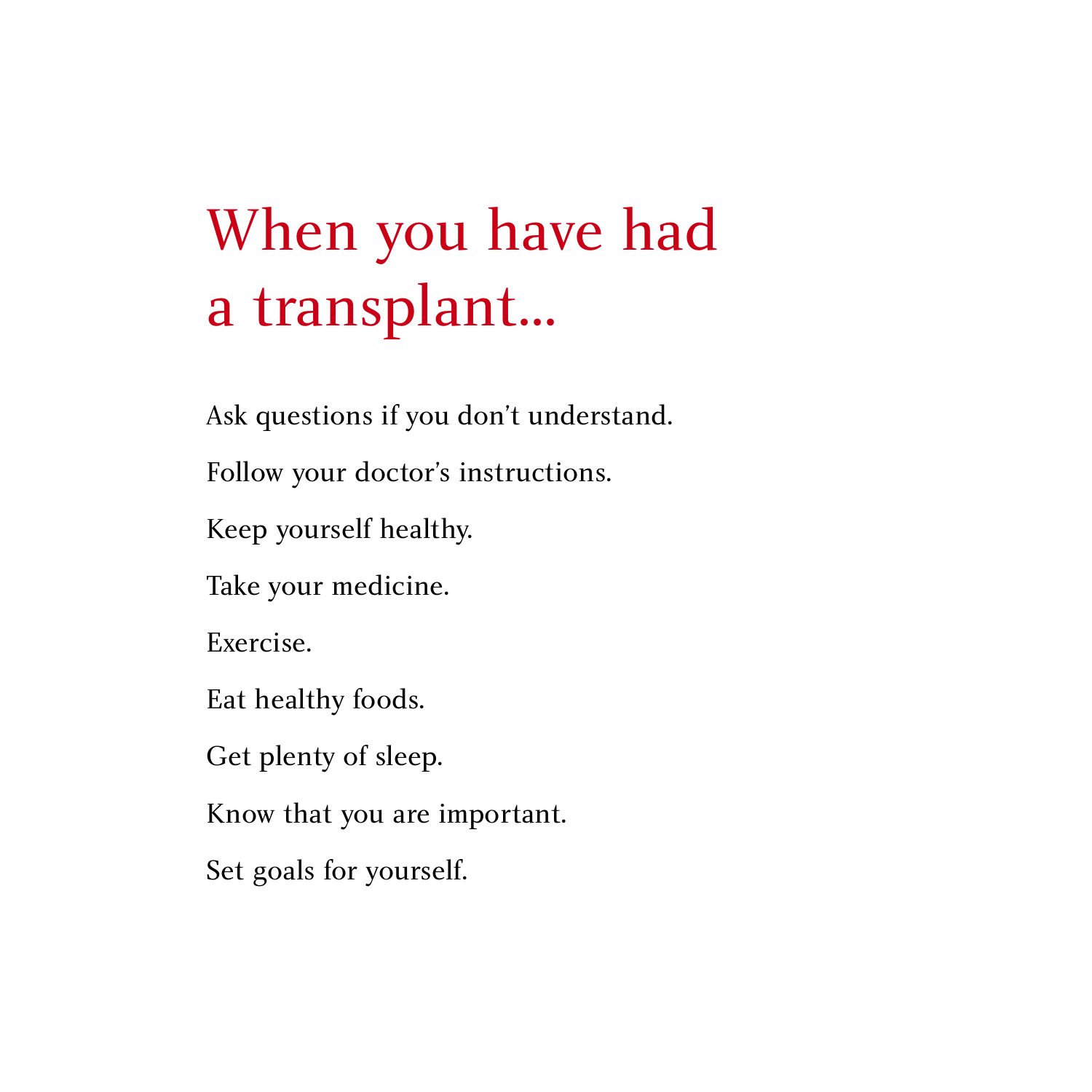The best way to thank your donor is by staying active, happy and healthy.

And remember, you're not alone. *Lots of kids like you need transplants, too!*